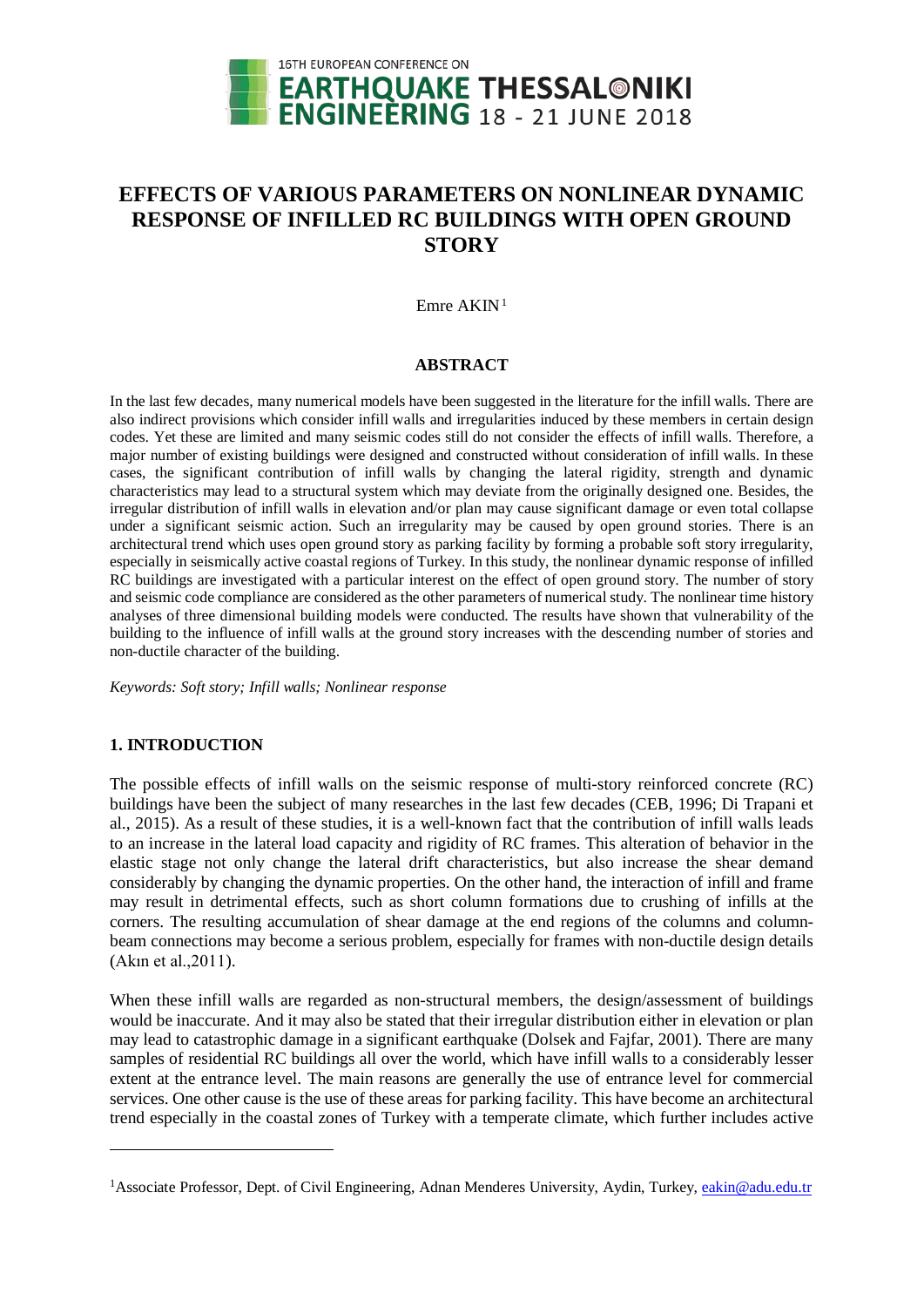faults. The site survey and post-earthquake inspections show that a significant number of the buildings with open ground story (OGS) have non-ductile design details. Yet, a considerable number of buildings which are designed according to current seismic design code of Turkey (Specifications for Buildings to be Built in Seismic Zones-SBBSZ, 2007) and constructed with a control of building audit mechanism still have open ground stories. In this study, it was intended to study the possible effects of open ground story considering the parameters such as the design details of buildings and number of stories. The nonlinear time history and eigenvalue analyses of the RC building models were performed. The lateral drift characteristics, natural vibration period, base shear demand, ratio of the shear resisted by the infill walls and column end curvature demands are presented and discussed regarding the mentioned parameters of the study.

## **2. NUMERICAL MODELING**

The nonlinear structural models of RC buildings were generated and time history analyses were conducted by using SeismoStruct (2016) software. The RC building models having 3, 5 and 8-story were designed as either non-ductile or ductile moment-resisting frame systems. All building models have four spans along both transverse directions with a span length of 5 m. between centerlines of columns (Figure 1). The story height is 3 m. A five story building model without infill walls (i.e. bare), having infill walls at all stories and with open ground story are illustrated in Figure 2. In case of infilled models, the infill walls are assumed to exist at all exterior spans and in only four interior spans along the x-direction (Figure 1). At the exterior spans, a modification was applied to reflect possible window openings, as it is explained in the following paragraphs. Rigid diaphragms were assigned at all story levels. The dead and live slab loads are assumed as  $4.5 \text{ kN/m}^2$  and  $2.0 \text{ kN/m}^2$ , respectively. The unit weight of the concrete and infill units were taken as  $24 \text{ kN/m}^3$  and  $8 \text{ kN/m}^3$ , respectively. The loads transferred by the slabs are defined as additional distributed mass on each beam element and the loads in the gravity direction are derived from the masses (i.e. by multiplying with gravitational acceleration, g). Both longitudinal and transverse reinforcement was deemed to have a characteristic tensile strength of 420 MPa in all models.



Figure 1. Plan view of the model building with infill walls

The non-ductile frames were designed considering only gravity forces and seismic design rules, such as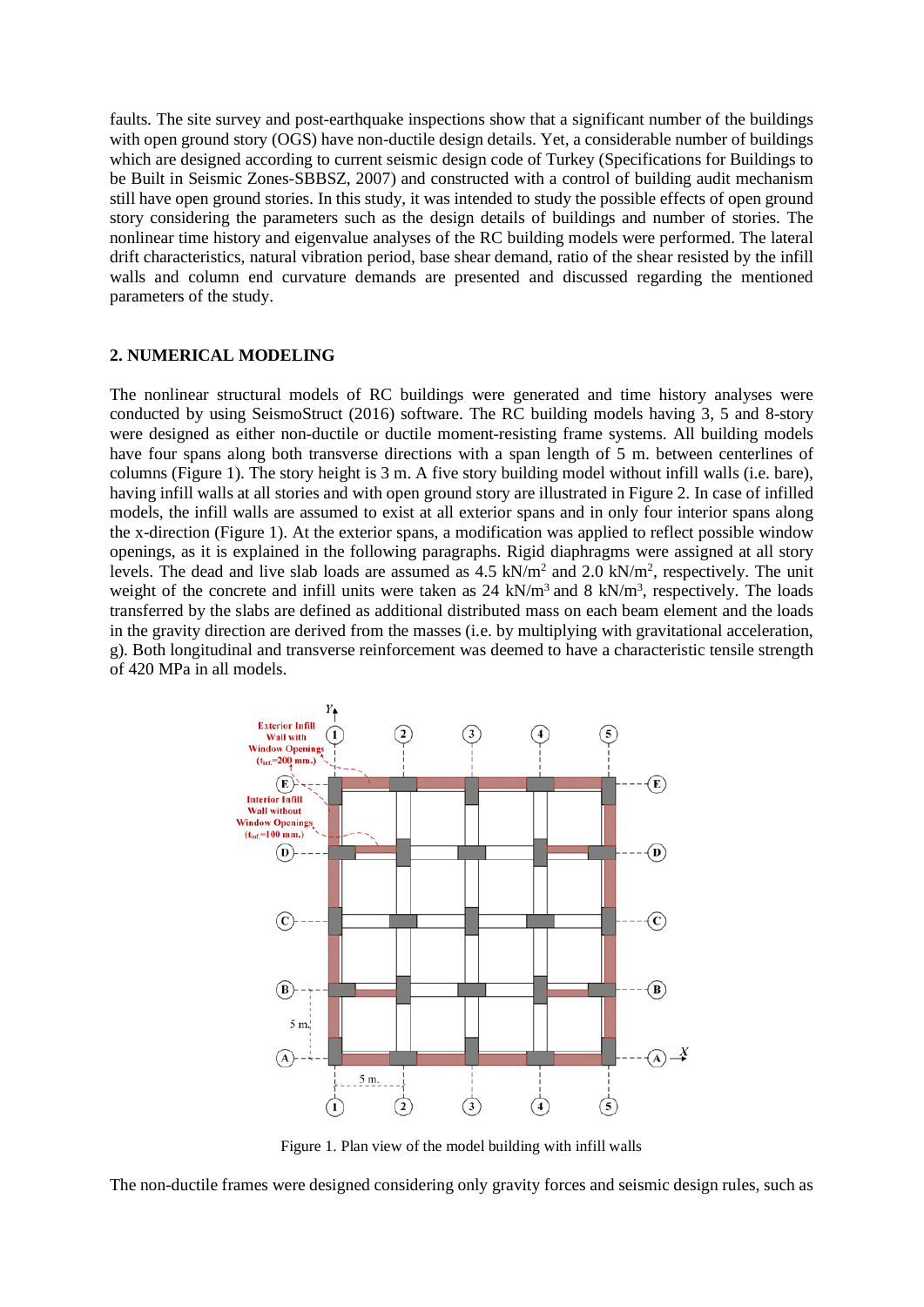capacity design was not applied. These models were aimed to represent the design and detailing characteristics of buildings which were constructed without a sufficient control mechanism before 1998- Seismic Design Code of Turkey (Specifications for Buildings to be Built in Disaster Areas-SBBDA, 1998). The characteristic concrete compressive strength was assumed as 16 MPa for the non-ductile building models. While considering the confinement of non-ductile members, the free ends of stirrups were assumed as anchored only to the cover concrete with 90º hooks. On the other hand the ductile frames were designed according to the current seismic design code of Turkey (SBBSZ, 2007) by considering seismic design principles (i.e. strong column-weak beam, flexure dominant behavior, etc.) and assuming high ductility level. The design was conducted with regard to the highest seismic zone in SBBSZ (2007). The concrete compressive strength of ductile buildings was taken as 30 MPa. The resulting cross-sectional dimensions and reinforcement details of all RC members in each group are provided in Table 1.



Figure 2. 5-story model buildings, (a) without infill walls (bare), (b) with infill walls at all stories, (c) with infill walls-open ground story

|                                   | <b>Beams</b>                      |                                    |                                    | <b>Columns</b>      |                    |                                                 |                     |
|-----------------------------------|-----------------------------------|------------------------------------|------------------------------------|---------------------|--------------------|-------------------------------------------------|---------------------|
| Group                             | Width/                            | Longitudinal Reinf.                |                                    | Lateral             | Width/             | Long.                                           | Lateral             |
|                                   | Height                            | Span                               | Support                            | Reinf.              | Height             | Reinf.                                          | Reinf.              |
| 3-Story<br>Non-<br><b>Ductile</b> | $250$ mm $/$<br>500mm             | $2\phi$ 14 Top<br>3¢14 Bott.       | $4\phi$ 14 Top<br>3¢14 Bott.       | $\phi$ 8/200<br>mm. | $250$ mm/<br>350mm | $3\phi$ 14 Top<br>3¢14 Bott.                    | $\phi$ 8/200<br>mm. |
| 3-Story<br><b>Ductile</b>         | $250$ mm/<br>500mm                | $2\phi$ 16 Top<br>$3\phi$ 16 Bott. | $4\phi$ 16 Top<br>$3\phi$ 16 Bott. | $\phi$ 10/80<br>mm. | $250$ mm/<br>500mm | $3\phi$ 16 Top<br>$2\phi$ 16 Mid.<br>3¢16 Bott. | $\phi$ 10/80<br>mm. |
| 5-Story<br>Non-<br><b>Ductile</b> | $250$ mm/<br>500 <sub>mm</sub>    | $2\phi$ 14 Top<br>3¢14 Bott.       | $4\phi$ 14 Top<br>3¢14 Bott.       | $\phi$ 8/200<br>mm. | $250$ mm/<br>400mm | $3\phi$ 14 Top<br>3¢14 Bott.                    | $\phi$ 8/200<br>mm. |
| 5-Story<br><b>Ductile</b>         | $250$ mm $/$<br>500 <sub>mm</sub> | $2\phi$ 18 Top<br>3¢18 Bott.       | $4\phi$ 18 Top<br>3¢18 Bott.       | $\phi$ 10/80<br>mm. | $250$ mm/<br>550mm | $3\phi$ 18 Top<br>$2\phi$ 18 Mid.<br>3¢18 Bott. | $\phi$ 10/80<br>mm. |
| 8-Story<br>Non-<br><b>Ductile</b> | $250$ mm/<br>$600$ mm             | $2\phi 20$ Top<br>3¢20 Bott.       | $4\phi$ 20 Top<br>3¢20 Bott.       | $\phi$ 8/200<br>mm. | 300mm/<br>500mm    | $3\phi$ 18 Top<br>3¢18 Bott.                    | $\phi$ 8/200<br>mm. |
| 8-Story<br><b>Ductile</b>         | $250$ mm $/$<br>500mm             | $2\phi 20$ Top<br>$3\phi20$ Bott.  | $4\phi$ 20 Top<br>3¢20 Bott.       | $\phi$ 10/80<br>mm. | 250mm/<br>650mm    | $3\phi$ 22 Top<br>2¢22 Mid.<br>3¢22 Bott.       | $\phi$ 10/80<br>mm. |

Table 1. The cross-sectional dimensions and longitudinal/lateral reinforcement details of RC members

#### *2.1 Modeling of RC Members*

A non-linear concrete model was utilized where the confining pressure is assumed to be constant at all stages of behavior (Madas, 1993; Mander et al., 1988). The tensile capacity of concrete was neglected in the model. The modulus of elasticity values for the concrete used in non-ductile and ductile buildings were 28000 and 32000 MPa, respectively. The strain corresponding to the ultimate compressive strength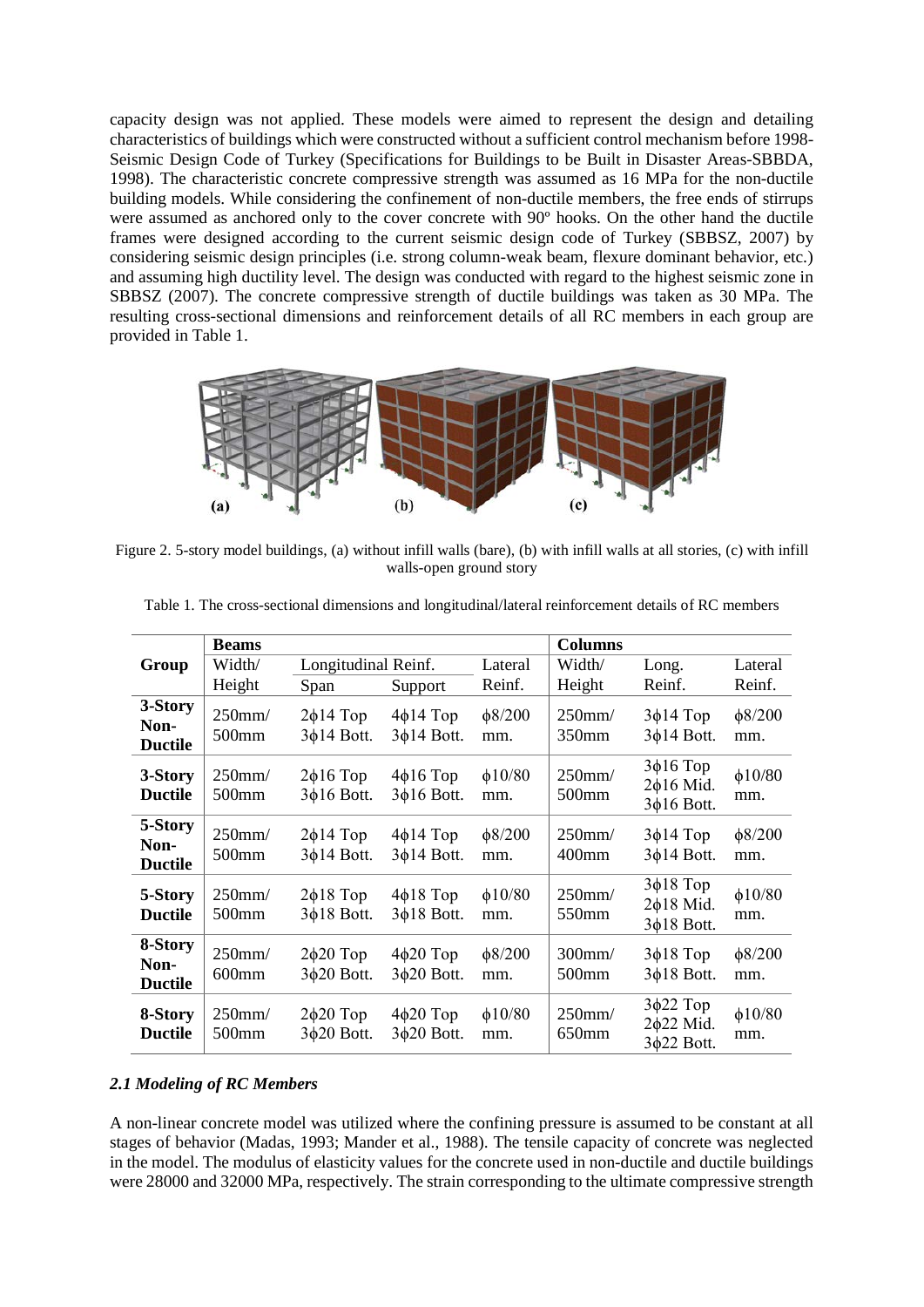of concrete was assumed as 0.002. A uniaxial steel model with a strain hardening ratio of 0.005 was utilized for both longitudinal and transverse reinforcements. "Inelastic force-based frame element" of SeismoStruct software, where the section is discretized into 50 fibres at four integration sections, was used for the non-linear modeling of beams and columns. The first and last integration sections of the beams were defined with the support reinforcements provided in Table 1. On the other hand, the second and third integration sections were defined with the span reinforcements.

#### *2.2 Modeling of Infill Walls*

The four-node infill panel element of SeismoStruct was utilized for the non-linear modeling of infill walls (Crisafulli, 1997). Along each diagonal direction, the panel element has two parallel strut members which carry axial loads and one shear spring (i.e. shear strut) which is only active in compression. The mechanical properties of the average quality (i.e. fair) infill wall that is suggested by FEMA 356 (2000) was employed in the model. The corresponding compressive strength  $(f_m')$ , modulus of elasticity  $(E_m)$ and shear strength of masonry infill walls are 4.1 MPa, 2255 MPa and 0.14 MPa, respectively. The model accounts for the diagonal capacity of the infill panel associated with four possible failure mechanisms as defined by Bertoldi et al. (1993). These four failure modes and related diagonal capacity of the infill panel are summarized in Table 2. The minimum capacity value for any failure mode is defined as the axial capacity of the struts.

| Table 2. Diagonal capacity of infill panels |  |  |  |
|---------------------------------------------|--|--|--|
|---------------------------------------------|--|--|--|

| <b>Failure Mode</b>            | Diagonal Capacity, $f_{m\theta}$ (MPa)                                                                                                         |
|--------------------------------|------------------------------------------------------------------------------------------------------------------------------------------------|
| Diagonal Tension               | 0.6 $f_{WS}$ +0.3 $\sigma_v$<br>$J m\theta$<br>$b_w/d_w$                                                                                       |
| <b>Sliding Shear</b>           | $(1.2sin\theta + 0.45cos\theta)f_{wu} + 0.3\sigma_v$<br>$J$ m $\theta$<br>$b_w/d_w$                                                            |
| Compression of corners         | $\frac{1.12 f_{W} \prime \times sin\theta \times cos\theta}{K_1 \times (\lambda h)^{-0.12} + K_2 \times (\lambda h)^{0.88}}$<br>$J$ m $\theta$ |
| Compression at center of panel | $1.16 fw$ / $\times tan\theta$<br>I m 6<br>$K_1 + K_2 \times \lambda h$                                                                        |

In these equations, f<sub>ws</sub> and f<sub>wu</sub> are the shear resistance under diagonal compression and sliding resistance of the mortar joints, respectively. These values were assumed to be equal to the shear strength of infill wall in the absence of experimental data.  $f_w$  is the fundamental compression resistance which is taken as the compressive strength of infill (i.e.  $f_m' = 4.1$  MPa).  $\sigma_v$  is the vertical compressive stress due to gravity loads, which was ignored in the model.  $\lambda$  is defined by the following equation (FEMA 356, 2000).

$$
\lambda = \sqrt[4]{\frac{E_m \times t_{inf} \times \sin 2\theta}{4 \times E_c \times I_c \times h_{inf.}}} \tag{1}
$$

In Equation 1, t<sub>inf.</sub> is the infill wall thickness (200 mm. and 100 mm. for the exterior and interior infill walls, respectively) and  $h_{\text{inf}}$  is the height of infill wall.  $E_c$  and  $I_c$  are the modulus of elasticity of concrete and moment of inertia of the column about the bending direction, respectively. θ is the inclination of the diagonal of infill panel.

The strut width  $(b_w)$  which designates stiffness of the infill panel may be calculated by using the following expression.

$$
b_w = 0.175(\lambda h)^{-0.4} \times d_w \tag{2}
$$

where  $d_{w}$  is the diagonal infill length and h is the interstory height.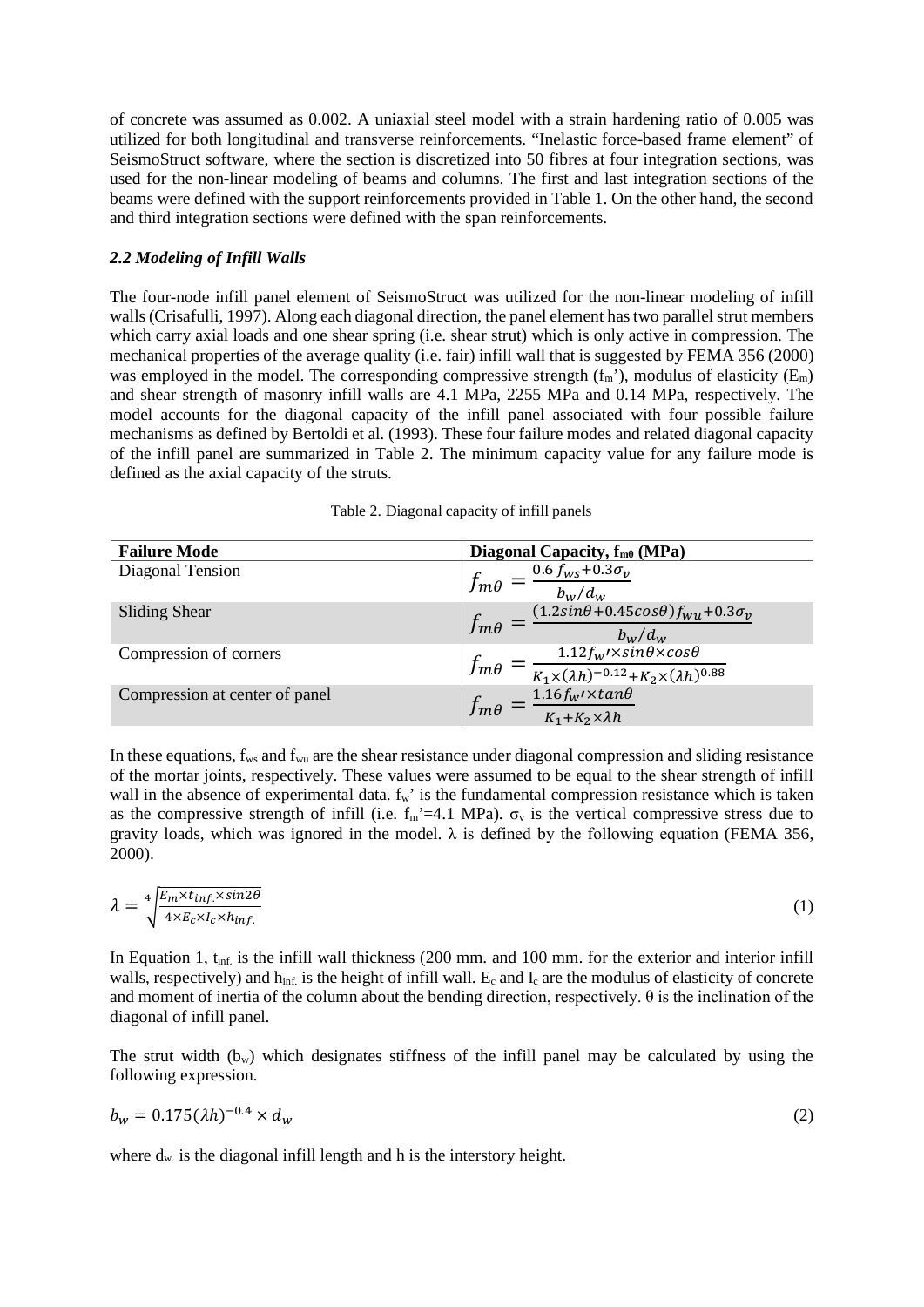K<sub>1</sub> and K<sub>2</sub> are expressed in relation with " $\lambda$ h" as follows:

If  $\lambda$ h<3.14, then K<sub>1</sub>=1.3 and K<sub>2</sub>=-0.178 If  $3.14 \le \lambda h \le 7.85$ , then K<sub>1</sub>=0.707 and K<sub>2</sub>=0.01 If  $\lambda$ h>7.85, then K<sub>1</sub>=0.47 and K<sub>2</sub>=0.04

The strut area is calculated as the multiplication of the strut width  $(b_w)$  and infill wall thickness ( $t_{\text{inf}}$ ). The tensile strength of the infill panel was ignored in the model. The strain corresponding to the maximum stress and ultimate strain were assumed as 0.001 and 0.010, respectively. The bond strength  $(\tau_0)$  for the shear spring model was defined to be the shear strength of the infill walls (i.e. 0.14 MPa). It should be noted that this value is within the range suggested for the shear bond strength in the literature (Paulay and Priestly, 1992). The friction coefficient (μ) was assumed to be 0.70 as suggested by Atkinson et al. (1989). The maximum shear resistance ( $\tau_{\text{max}}$ ) is calculated by using the following expression as provided in the manual of SeismoStruct.

$$
\tau_{max} = \tau_o + 0.30 = 0.14 + 0.30 = 0.44 \, MPa \tag{3}
$$

It is reasonable to assume that there may be window openings on the infill walls which are at the outer circumference of the building. In order to account these window openings in the infill wall model, a simplified approach that is suggested by Decanini et al. (2014) was utilized. In this approach, the strength and stiffness of the infill strut is decreased to a certain percentage which is determined as a function of the opening dimensions and presence of reinforcing elements around the openings. In Turkish construction practice, generally only lintels which reinforce upper surface of the opening are provided. Therefore, "partially reinforced" case was considered in this approach. A window opening which has dimensions (i.e. length×height) of 1.5 m. $\times$ 1.3 m. was presumed. The same reduction factor is suggested by Decanini et al. (2014) for both strength and stiffness reduction as follows.

$$
\rho = 0.55 \exp(-0.035 \alpha_a) + 0.44 \exp(-0.025 \alpha_l) \mp 0.284 \varepsilon \tag{4}
$$

$$
\alpha_a = \frac{l_o \times h_o}{L \times H} \; ; \; \alpha_l = \frac{l_o}{L} \tag{5}
$$

In order to obtain more conservative results, ε was taken to be "1" by considering "mean+one standard deviation" for the reduction factor.  $l_0$  and  $h_0$  are the length and height of the window (i.e.  $l_0=1.5$  m.,  $h<sub>o</sub>=1.3$  m.), and L and H are the length and height of infill wall, respectively. The resulting reduction factor was calculated to be approximately 0.70.

## *2.3 Nonlinear Time History Analysis*

The nonlinear analyses of the building models were performed using acceleration time history corresponding to Kocaeli-Yarımca (N-S component) record that had been obtained during 1999 Marmara Earthquake. The accelerogram used in the analyses is shown in Figure 3. The analyses were conducted only along the x-direction.

## **3. NUMERICAL RESULTS AND DISCUSSION**

The results of analyses are summarized in terms of base shear demand, lateral drift characteristics, natural vibration period, distribution of shear demand between RC frame and infill walls and ground story column curvature demands. These results are discussed with regard to the mentioned parameters of the study. The building models are entitled for a more convenient discussion. The first letter(s) designate the type of design (ND for non-ductile, D for ductile design). Afterwards, the number of stories is mentioned (3, 5 or 8 story buildings). Lastly, the infill wall content in the model is represented (BF for bare frame with no infill walls, FI for fully infilled at all stories and OGS for open ground story with the absence of infill walls only at the ground story).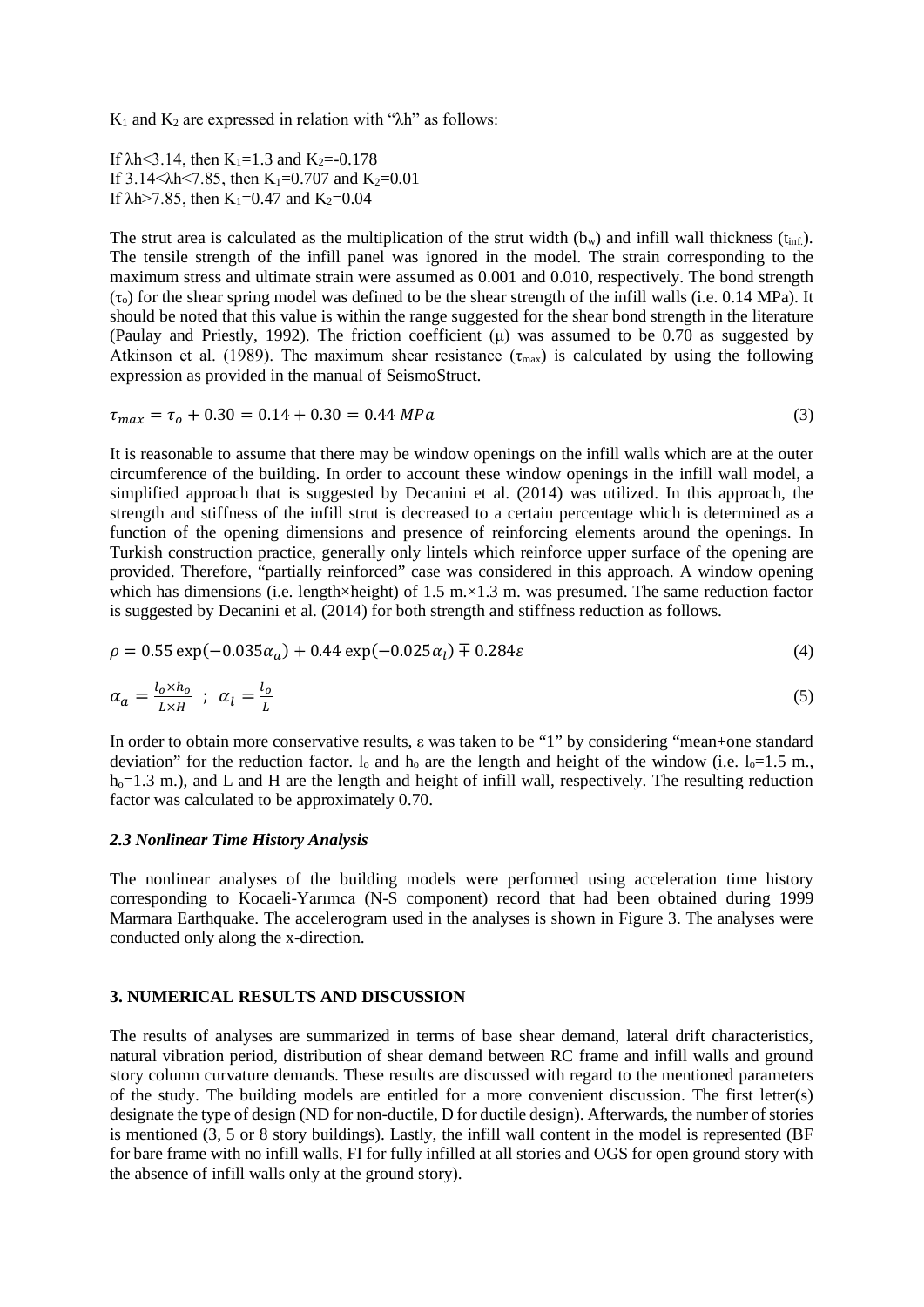

Figure 3. Horizontal ground acceleration vs. time recorded at Kocaeli-Yarımca during 1999 Marmara Earthquake

As long as the stability of solution is achieved, SeismoStruct software does not stop the time history analyses. Consequently, the behavior of structure in the highly inelastic range may be monitored. However, there is a risk that even the collapse state due to hinge formations at both ends of all ground story columns may be overlooked, unless the stability of the solution is violated. Therefore, a performance criteria should be defined for the analysis, in order to provide a meaningful comparison between the results of different models. This criteria was selected to be "0.01" for the reinforcement strain of all ground story columns. This criteria level was reached at about  $12<sup>th</sup>$  sec. of the loading history in most of the non-ductile building models. The only two exceptions were ND-3-BF and ND-3-FI, where the entire record could be applied, similar to ductile building models.

#### *3.1 Base Shear Demand*

The base shear demand results of the building models are summarized in Table 3. The ratio of base shear demand values with respect to that of bare frame building, individually in each group are also provided in the same table.

| Group        | <b>Building</b> | <b>Base</b> | $\rm V_b/V_{b,BF}$ | <b>Natural</b>           | $(T_n/T_{n,BF})^*100$ |
|--------------|-----------------|-------------|--------------------|--------------------------|-----------------------|
|              | <b>Model</b>    | Shear,      |                    | <b>Vibration Period,</b> | (%)                   |
|              |                 | $V_b$ (kN)  |                    | Tn (sec.)                |                       |
| 3-Story Non- | $ND-3-BF$       | 1080.9      |                    | 0.42                     |                       |
| Ductile      | $ND-3-FI$       | 2096.7      | 1.94               | 0.22                     | 52.5                  |
|              | $ND-3-OGS$      | 1143.2      | 1.06               | 0.35                     | 82.5                  |
| 3-Story      | $D-3-BF$        | 1735.3      |                    | 0.31                     |                       |
| Ductile      | $D-3-FI$        | 2462.0      | 1.42               | 0.19                     | 60.5                  |
|              | $D-3-OGS$       | 2164.8      | 1.25               | 0.25                     | 79.6                  |
| 5-Story Non- | $ND-5-BF$       | 1368.8      |                    | 0.63                     |                       |
| Ductile      | $ND-5-FI$       | 3059.9      | 2.23               | 0.36                     | 56.3                  |
|              | $ND-5-OGS$      | 1421.4      | 1.04               | 0.46                     | 72.1                  |
| 5-Story      | $D-5-BF$        | 2627.5      |                    | 0.49                     |                       |
| Ductile      | $D-5-FI$        | 3418.1      | 1.30               | 0.30                     | 60.9                  |
|              | $D-5-OGS$       | 3114.5      | 1.19               | 0.35                     | 71.8                  |
| 8-Story Non- | $ND-8-BF$       | 2760.6      |                    | 0.80                     |                       |
| Ductile      | $ND-8-FI$       | 4070.7      | 1.47               | 0.49                     | 61.8                  |
|              | ND-8-OGS        | 2888.6      | 1.05               | 0.63                     | 79.7                  |
| 8-Story      | $D-8-BF$        | 4184.6      |                    | 0.71                     |                       |
| Ductile      | $D-8-FI$        | 4596.5      | 1.10               | 0.43                     | 60.7                  |
|              | $D-8-OGS$       | 4276.1      | 1.02               | 0.47                     | 65.8                  |

Table 3. The base shear demand and natural vibration periods of the building models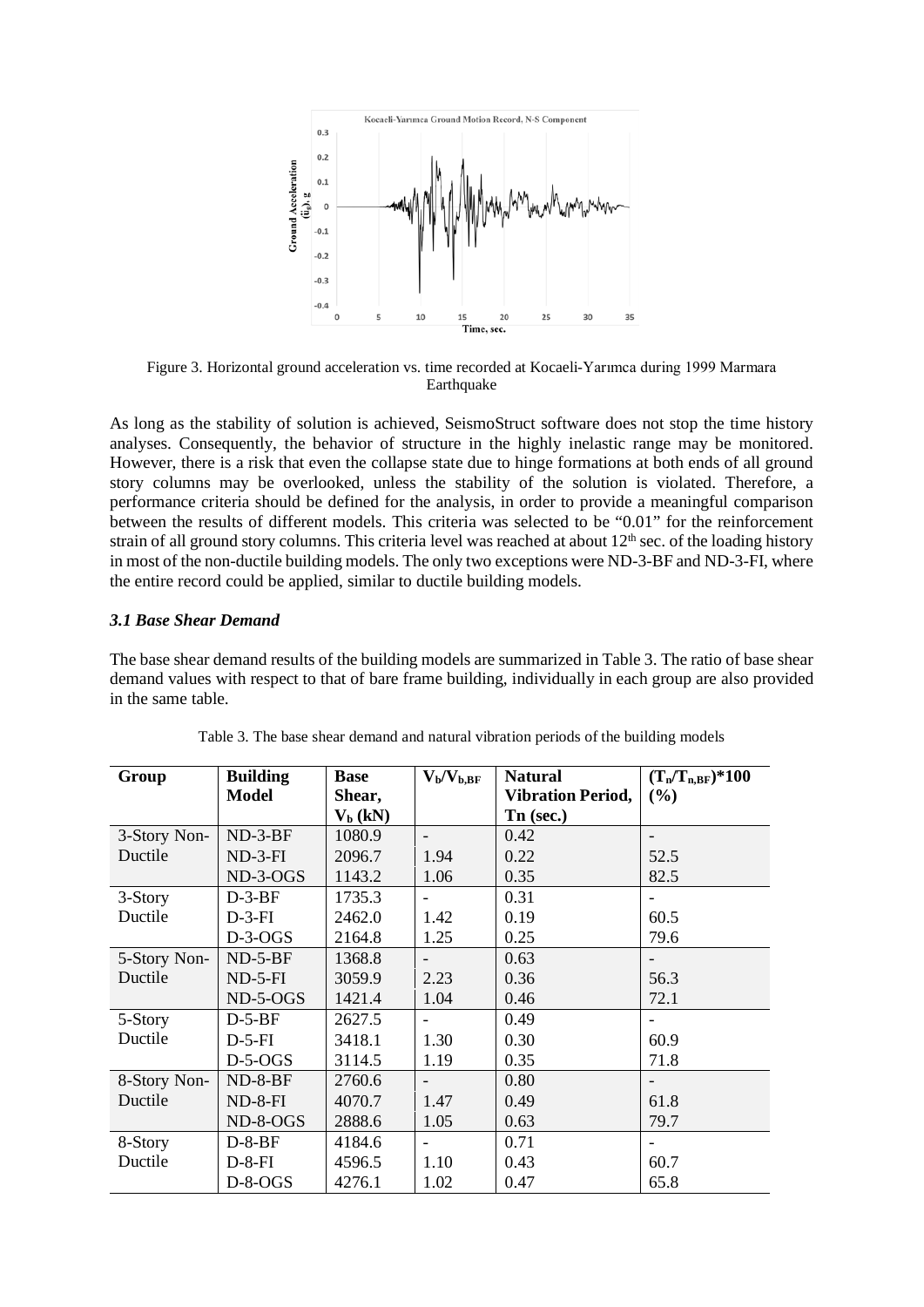The addition of infill walls at all stories (i.e. FI with respect to BF) result in a significant increase in the base shear demand by increasing the lateral rigidity of all the buildings analyzed in this study. However, these results indicate that this increase in the base shear due to infill walls is much more significant for the non-ductile buildings in comparison to their ductile counterparts (Table 3). In case of ductile buildings, the base shear increment due to infills tend to decrease as the number of stories rise and become almost inconsiderable for the model D-8-FI.

The base shear demand of the non-ductile OGS buildings is almost not altered in comparison to the bare frames in the same group. On the other hand, the base shear of the ductile OGS buildings are slightly higher when compared with the bare frames in each group, which again tend to diminish as the number of stories increase. These results may be related with the well-known fact that the highest amount of seismic shear action takes place at the ground story in ordinary moment-resisting frame type buildings. It seems to be that the effect of ground story infills is much more intensive in case of buildings which are not designed according to seismic design principles. The same conclusion may also be stated for the number of stories. The absence/presence of infill walls at the ground story become more significant in terms of base shear demand, as the number of stories decrease.

## *3.2 Lateral Drift Characteristics*

The ultimate lateral drift ratio (DR) profiles of the buildings are shown in Figure 4. It should be noted that the values which can be experienced by the ND-3-OGS and all other 5 and 8-story non-ductile models correspond to an earlier stage of time history. In order to better comprehend the results, the relative drift ratios between neighboring stories (i.e. lower to upper story DR) are also presented in Figure 5.



Figure 4. Lateral drift profile of the building models

In both non-ductile and ductile 3-story buildings, the presence of infill walls at the ground story result in a considerable amount of DR reduction at this story level when compared to bare frame models (Figure 4). However, this was more prominent for the non-ductile model (i.e. ND-3-FI). It is notable that this reduction in DR takes place despite a distinct increase in shear demand for fully infilled models compared to bare structures. A similar result is also observed in 5 and 8-story non-ductile models, although it is not in the same scale. On the other hand, higher DR values are shifted to the upper stories in 5 and 8-story ductile buildings. Therefore, the reduced DR values due to fully infilled frame occur at the upper levels of these buildings.

The accumulation of lateral drift at the ground story due to absence of infills at this level (i.e. OGS)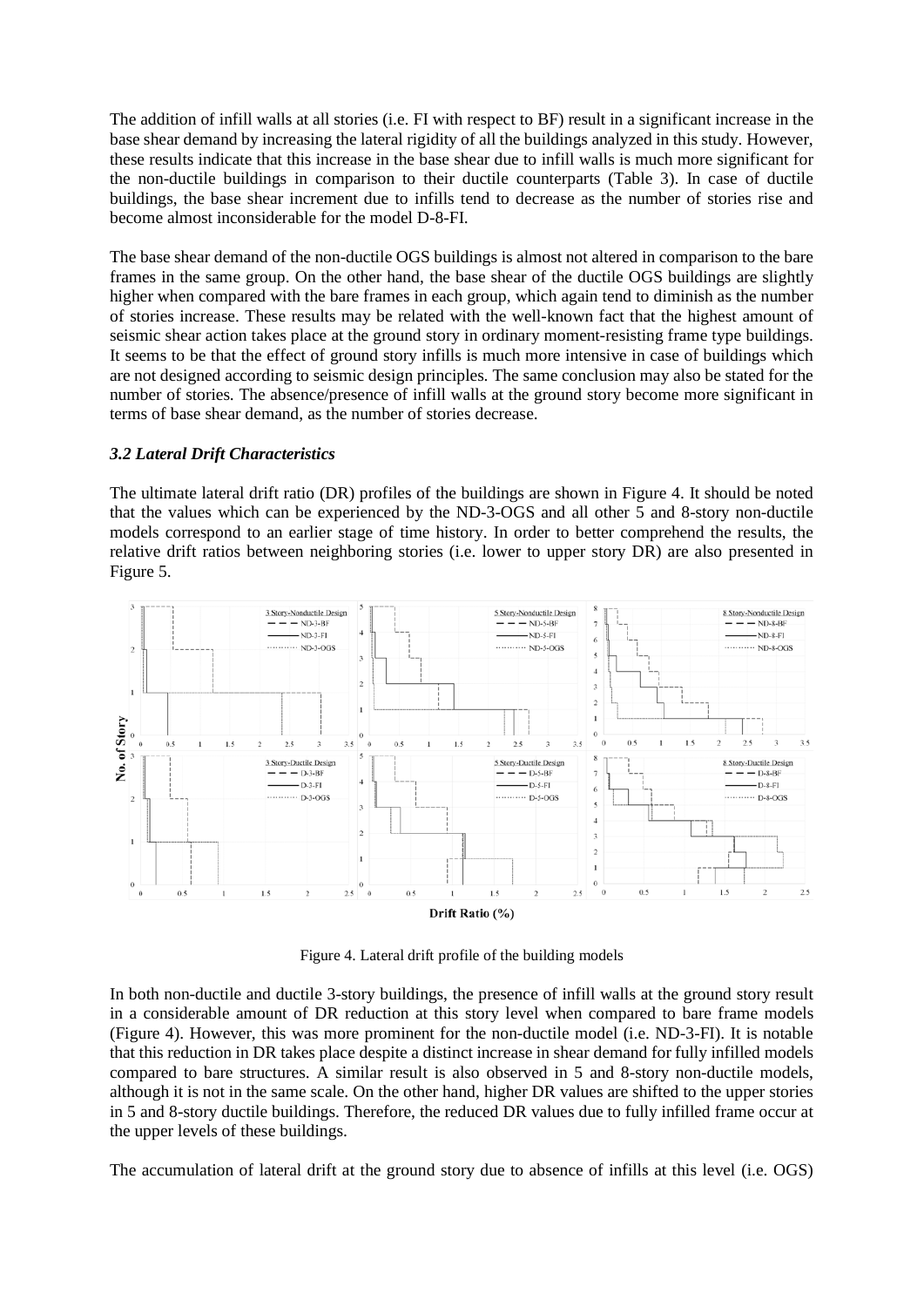becomes more significant as the number of story decreases and especially if the structure has a nonductile design (Figure 5). Due to alteration of the drift profile in 5 and 8-story ductile buildings, such an increment of DR may be observed at the upper stories.



Figure 5. Relative drift ratios (DR) between neighboring stories

# *3.3 Natural Vibration Period*

An eigenvalue analysis was conducted for the building models and corresponding natural vibration periods are summarized in Table 3. The change of natural period in FI and OGS buildings with respect to BF models in each group is also presented in this table.

As one may expect, the addition of infill walls at all stories (i.e. FI) decreased the natural period of the structure considerably by leading to higher lateral rigidity in comparison to BF models. This seems to be more sensitive to the number of stories in case of non-ductile building models. However, it is almost constant (approximately 60 percent) for ductile building models.

The lack of infill walls only at the ground story also yielded smaller natural period compared to BF models, though to a lesser extent. Among all OGS models, the reduction in the period has the least insignificant ratio in case of ND-3-OGS due to the same reason explained at the end of Section 3.1. The highest influence of infill walls on the lateral response of non-ductile low-rise buildings take place when these infills exist at the ground story. Therefore, the absence of ground story infills in these type of buildings may yield dynamic properties closer to a BF.

# *3.4 Distribution of Shear Demand*

The distribution of shear demands at the ground story between the infill walls and RC columns is presented in Table 4 for the FI models. It is clear that a considerable amount of the shear force is carried by the infill walls at the instant of highest base shear demand. This relative shear force,  $V_{\rm b,inf}/V_{\rm b}$ , tend to decrease as the number of stories increase or as character of the building becomes more ductile. But even in D-8-FI, almost 42 percent of the shear force is carried by the infill walls at the peak demand.

However, this beneficial contribution of infill walls to the shear demand decreases as the infill strut models reach their ultimate strain value (i.e. 0.01). Consequently, the shear force resisted by the columns increases stepwise. This is demonstrated in Figure 6 for the ground story of ND-5-FI and D-5-FI. At the instant of peak base shear demand, the shear forces resisted by the ground story columns are only 34 and 49 percent of total shear for ND-5-FI (at 9.962 sec.) and D-5-FI (at 10.336 sec.), respectively.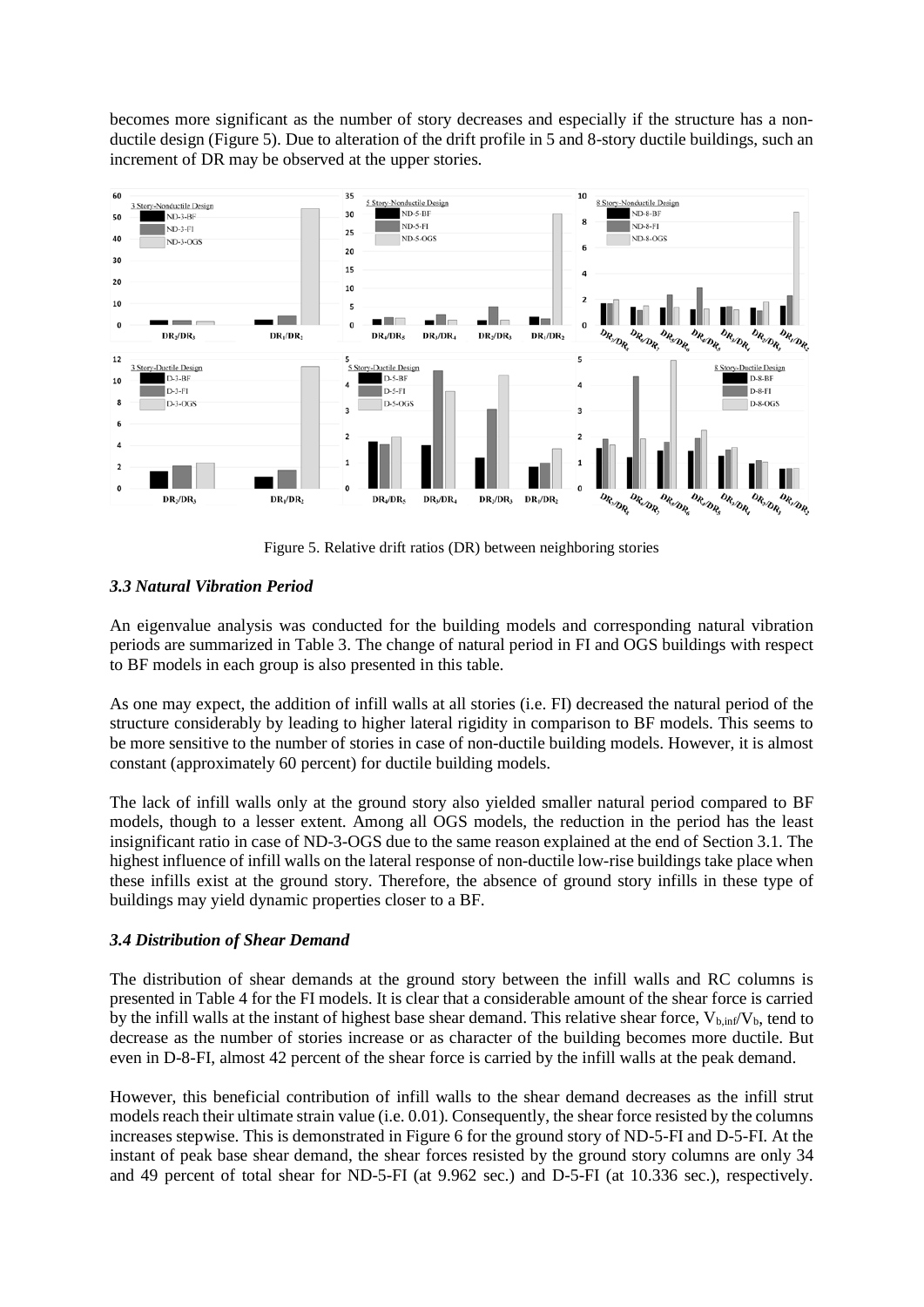However, the shear force resisted by the ground story columns attain their maximum value at a later stage. At this instant, the shear demand on the ground story columns becomes 98 and 94 percent of the total shear for ND-5-FI (at 12.41 sec.) and D-5-FI (at 15.198 sec.), respectively. This further indicates that the complication which is caused by the failure of infill walls is more significant for non-ductile buildings.

| <b>Building</b> | <b>Total Shear</b> | <b>Shear</b>       | <b>Shear</b> Demand | $(V_{b,inf}/V_b)*100$ |
|-----------------|--------------------|--------------------|---------------------|-----------------------|
| <b>Model</b>    | Demand,            | Demand on          | on Infill Walls,    |                       |
|                 |                    | Columns,           |                     |                       |
|                 | $V_b$ (kN)         | $V_{b, col.} (kN)$ | $V_{b, inf.}$ (kN)  | $\mathcal{O}_0$       |
| $ND-3-FI$       | 2096.7             | 488.2              | 1608.5              | 76.7                  |
| $D-3-FI$        | 2462.0             | 807.0              | 1655.0              | 67.2                  |
| $ND-5-FI$       | 3059.9             | 1050.8             | 2009.1              | 65.7                  |
| $D-5-FI$        | 3418.1             | 1666.0             | 1752.1              | 51.3                  |
| $ND-8-FI$       | 4070.7             | 2047.4             | 2023.3              | 49.7                  |
| $D-8-FI$        | 4596.5             | 2675.7             | 1920.8              | 41.8                  |

Table 4. The distribution of shear demand between columns and infill walls at the ground story



Figure 6. The shear force demand history for ND-5-FI and D-5-FI

# *3.5 Column Curvatures*

The maximum curvature values at the bottom integration section of column C102 (at the ground story) and C202 (at the 1st story) are provided in Figure 7. In fully infilled models, the significant increase in the base shear demand also increases the flexural deformations of ground story columns. As explained in the previous part, these columns are also forced to undertake additional forces after failure of infill walls at this story. Therefore, the curvature demand of ground story columns are increased in case of fully infilled frames in comparison to bare frames. The only exception was the 3-story models, where the infill walls are effective in limiting the lateral drift even under increased shear demands. Accordingly, in 3-story fully infilled models, most particularly in ND-3-FI, the curvature demand of ground story columns are reduced compared to bare models.

The curvature demand on the ground story columns of non-ductile OGS models are lower than the bare frames since these models attain the performance criteria (i.e. failure level) at an earlier stage of time history. Besides, in all models but especially in non-ductile frames, the curvature of upper story columns are extremely small when compared with ground story columns. One may conclude that the non-ductile OGS buildings reach to a significant damage state before utilizing the flexural deformation capacity of all ground story columns. The accumulation of seismic action at the OGS may be given as the main reason of this result. It should also be added that this accumulation becomes more crucial as the number of stories decrease.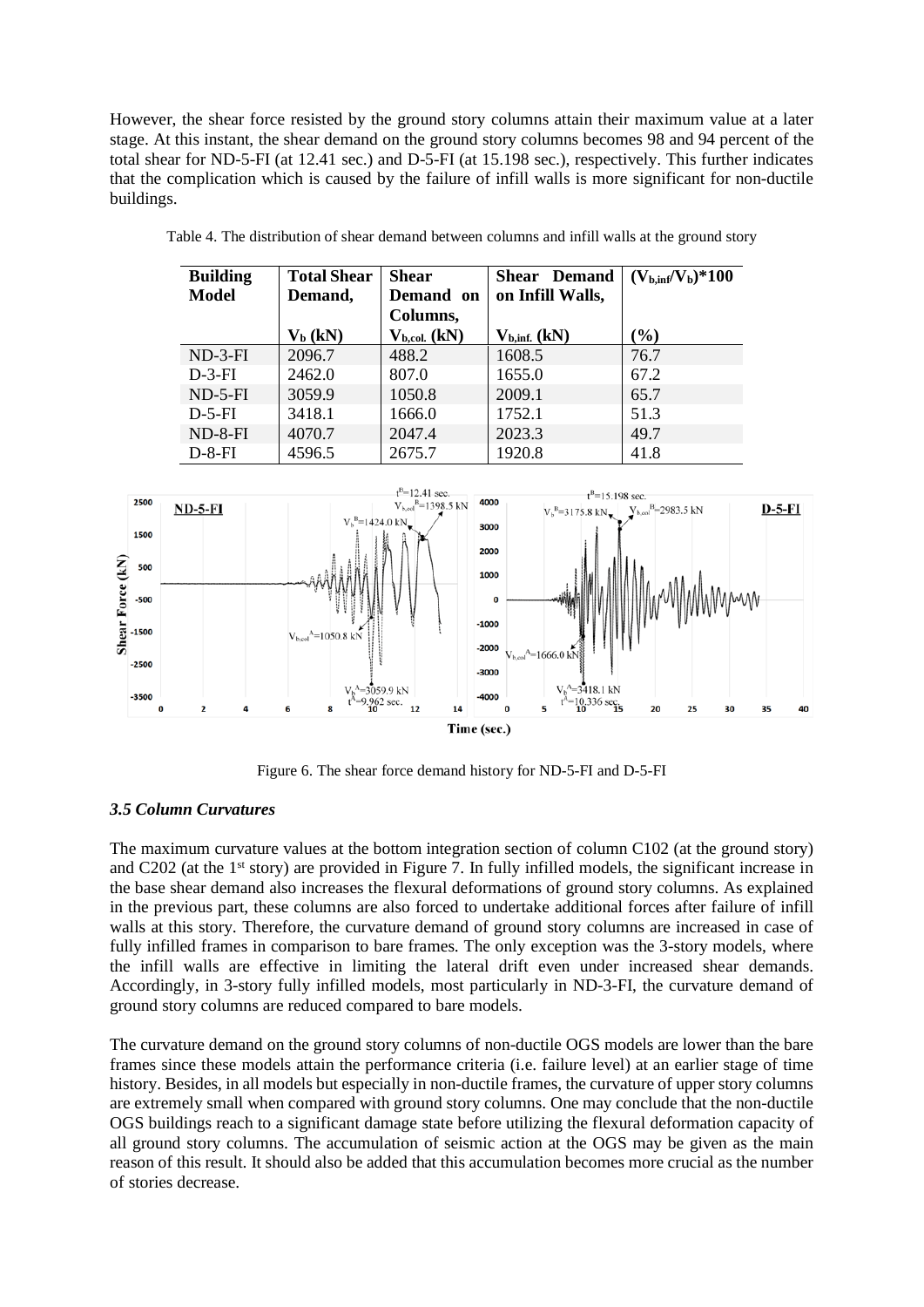

Figure 7. The maximum curvature at the bottom section of columns C102 and C202

The curvature demand of ground story columns is higher in all ductile OGS buildings compared to their bare and fully infilled counterparts. However, it should be noted that even the curvature demand of ductile OGS building columns are lower than the corresponding curvature capacities. This was demonstrated by Figure 8, where the moment-curvature diagram of the 5-story non-ductile and ductile column sections are provided. The maximum curvature values of column C102 determined from the analysis for the 5-story FI and OGS models are indicated on the figure. The normal forces that are utilized while obtaining moment-curvature diagrams are also shown in Figure 8, which are the highest axial load values for column C102 in the time history analysis results.



Figure 8. Moment-curvature diagram of 5-story non-ductile and ductile columns

#### **4. CONCLUSIONS**

The results of a numerical study which investigates the seismic response of OGS buildings by considering the design characteristics and number of stories is summarized here. These conclusions should not be generalized without a thorough discussion of the results.

According to the outcomes of the study, the natural vibration period is decreased and base shear demand is increased due to higher lateral rigidity and additional shear resistance provided by the infill walls, particularly those at the ground story. The intensity of this effect ascend as the number of stories decrease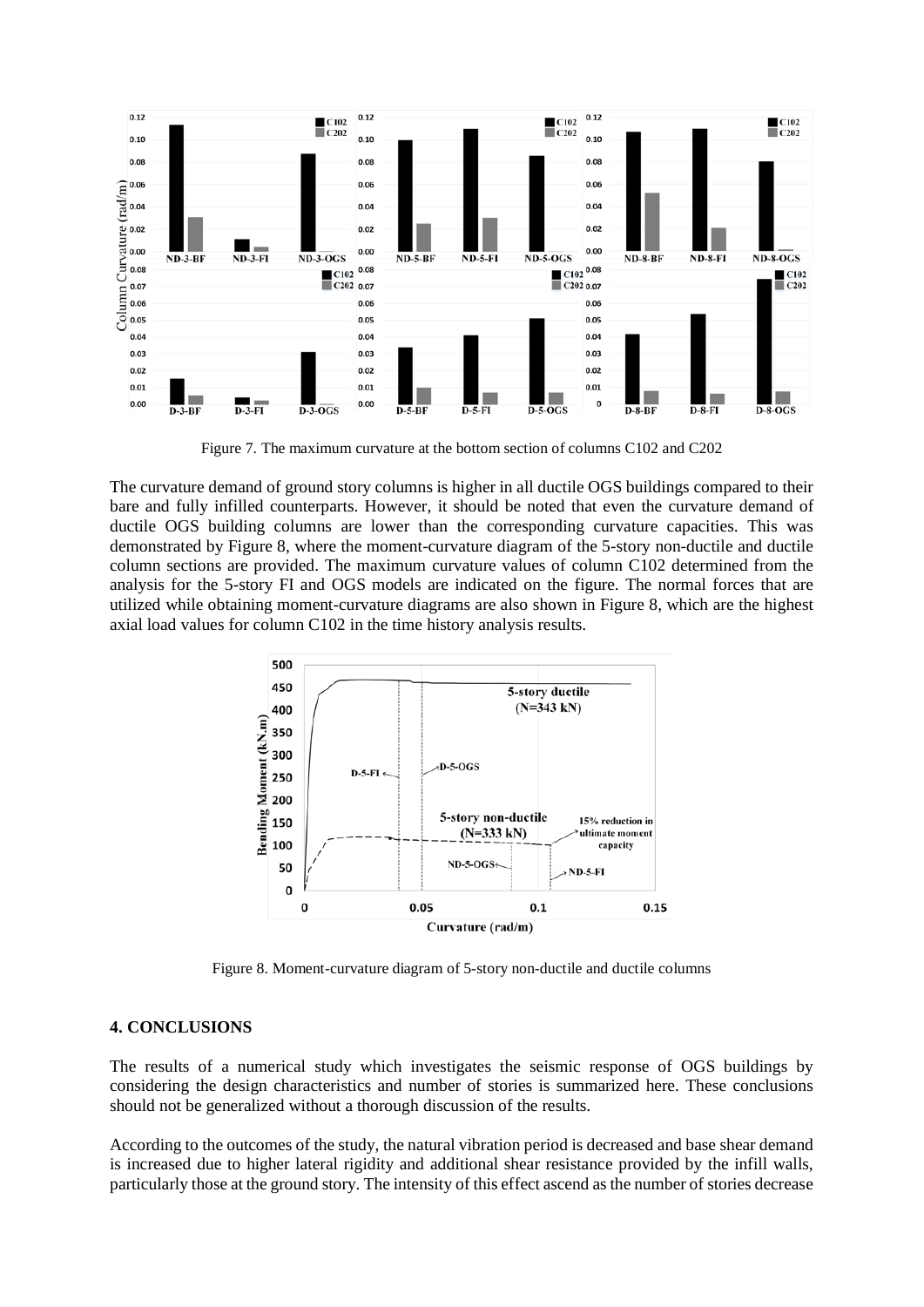and/or character of building become less ductile (i.e. due to improper seismic design). Under the increased base shear demand, the lateral drifts could be limited by the infill walls only in non-ductile FI models and 3-story ductile FI building. In 5 and 8-story ductile building models, addition of infill walls altered the drift profile and forms highest drift ratio values at the upper stories in both FI and OGS cases. However, the story level where this highest drift ratio takes place seem to depend on the existence of infill walls at the ground story and number of stories. The additional shear forces undertaken by the ground story infill walls tend to decrease after the peak acceleration is attained and infill walls reached the ultimate strain. Furthermore, this causes amplification of shear demand for the ground story columns. The flexural deformations of ground story columns are also increased in case of FI models in comparison to BF models, due to increased shear demand.

When the infill walls at the ground story are removed from the models (OGS), the response of the buildings becomes closer to a bare frame response in terms of base shear demand and natural vibration period. This was especially the case in non-ductile, low-story model above all. Yet, the rigidity and additional mass provided by the upper story infill walls cause an alteration of dynamic properties, particularly in ductile buildings. On the other hand, the absence of infill walls at the ground story causes a considerable accumulation of lateral drift and related flexural deformations at this story, even under a shear demand close to bare models. Again this seems to become more intense as the number of stories decrease and seismic design rules are disregarded in design. The altered curvature demands in both OGS and FI buildings could generally be resisted and sustained by the ductile models. However, the ground story columns are pushed into high damage state and a possible failure mechanism due to these increased curvature demands.

#### **5. REFERENCES**

Akın E, Canbay E, Binici B, Özcebe G (2011). Testing and analysis of infilled reinforced concrete frames strengthened with CFRP reinforcement. *Journal of Reinforced Plastics and Composites*, 30(19), 1605-1620.

Atkinson RH,Amadei BP, Saeb S, Sture S (1989). Response of masonry bed joints in direct shear. *ASCE Journal of Structural Division*, 115(9), 2276-2296.

Bertoldi SH, Decanini LD, Santini S, Via G (1994). Analytical models in infilled frames. *Proceedings of the Tenth European Conference on Earthquake Engineering*, August 28-September 2, Vienna, Austria.

CEB (Comite Euro-International du Beton) (1996). RC frames under earthquake loading, *State of the Art Report*, Thomas Telford Publications, Lausanne, Switzerland.

Crisafulli FJ (1997). Seismic behavior of reinforced concrete structures with masonry infills, *Ph.D. Thesis*, University of Canterbury, Christchurch, New Zealand.

Di Trapani F, Macaluso G, Cavaleri L, Maurizio, P (2015) Masonry infills and RC frames interaction: literature overview and state of the art of macromodeling approach. *European Journal of Environmental and Civil Engineering*, 19(9), 1059-1095.

Dolsek M, Fajfar P (2001). Soft storey effects in uniformly infilled reinforced concrete frames. *Journal of Earthquake Engineering*, 5, 1-12.

FEMA 356 (2000). Prestandard and Commentary for the Seismic Rehabilitation of Buildings, Federal Emergency Management Agency, Washington, D.C.

Madas P (1993). Advanced modeling of composite frames subjected to earthquake loading, *Ph.D. Thesis*, Imperial College, University of London, London, UK.

Mander JB, Priestley MJN, Park R. (1988). Theoretical stress-strain model for confined concrete. *Journal of Structural Engineering*, 114(8), 1804-1826.

Paulay T, Priestley MJN (1992), Seismic design of reinforced concrete and masonry buildings, 1<sup>st</sup> ed., John Wiley & Sons Inc., New York.

SeismoStruct (2016). A computer program for static and dynamic nonlinear analysis of frames structures. Available from URL: [www.seismosoft.com](http://www.seismosoft.com/) (last access: 04.12.2017)